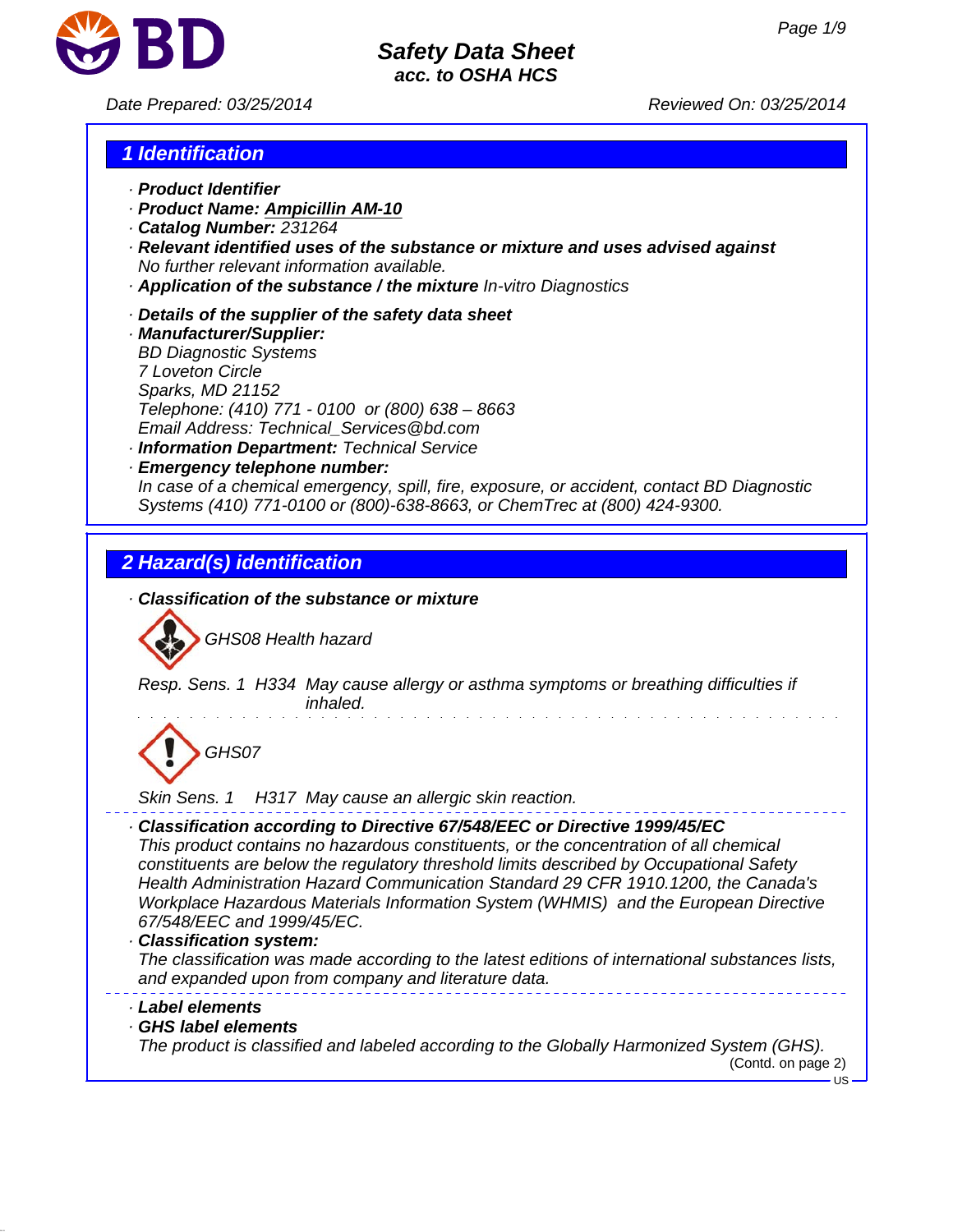

*Date Prepared: 03/25/2014 Reviewed On: 03/25/2014*

*Product Name: Ampicillin AM-10*



(Contd. on page 3)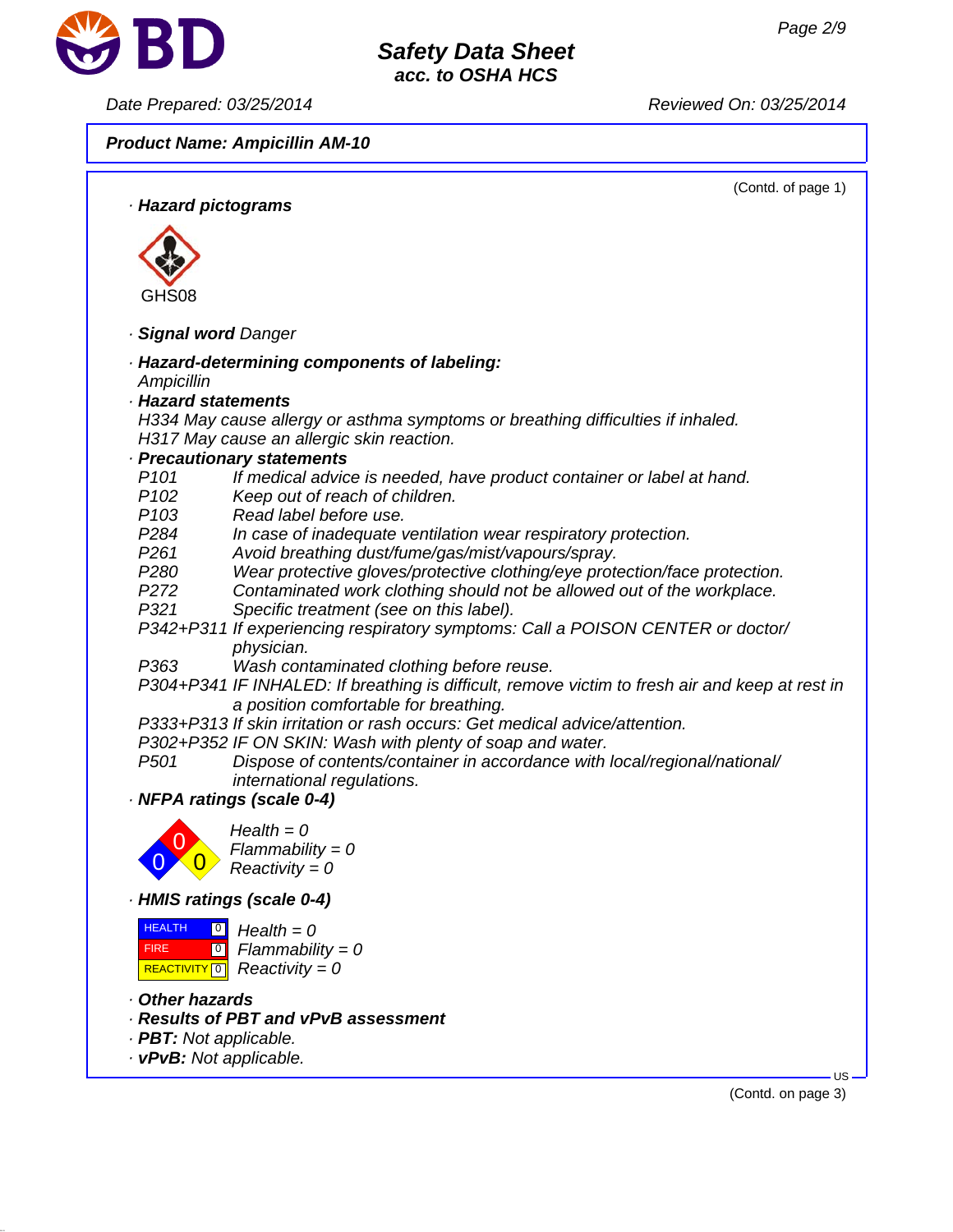

*Date Prepared: 03/25/2014 Reviewed On: 03/25/2014*

#### *Product Name: Ampicillin AM-10*

(Contd. of page 2)

# *3 Composition/information on ingredients*

- *· Chemical characterization: Mixture*
- *· Description: Mixture consisting of the following components.*
- *· Dangerous Components: Void*
- *· Additional information Risk phrases refer to section 15.*

### *4 First-aid measures*

- *· Description of first aid measures*
- *· General information No special measures required.*
- *· After inhalation Seek medical treatment in case of complaints.*
- *· After skin contact Immediately wash with water and soap and rinse thoroughly.*
- *· After eye contact*

*Rinse opened eye for several minutes under running water. If symptoms persist, consult a doctor.*

- *· After swallowing If symptoms persist consult doctor.*
- *· Information for doctor Show this product label or this MSDS.*
- *· Most important symptoms and effects, both acute and delayed No further relevant information available.*
- *· Indication of any immediate medical attention and special treatment needed No further relevant information available.*

# *5 Fire-fighting measures*

- *· Extinguishing media*
- *· Suitable extinguishing agents CO2, ABC multipurpose dry chemical or water spray. Fight larger fires with water spray or alcohol resistant foam.*
- *· Special hazards arising from the substance or mixture No further relevant information available.*
- *· Advice for firefighters*
- *· Protective equipment: No special measures required.*

# *6 Accidental release measures*

- *· Personal precautions, protective equipment and emergency procedures Not required.*
- *· Environmental precautions: Wipe up with damp sponge or mop.*
- *· Methods and material for containment and cleaning up: No special measures required.*
- *· Reference to other sections No dangerous substances are released.*

(Contd. on page 4)

 $H<sub>S</sub>$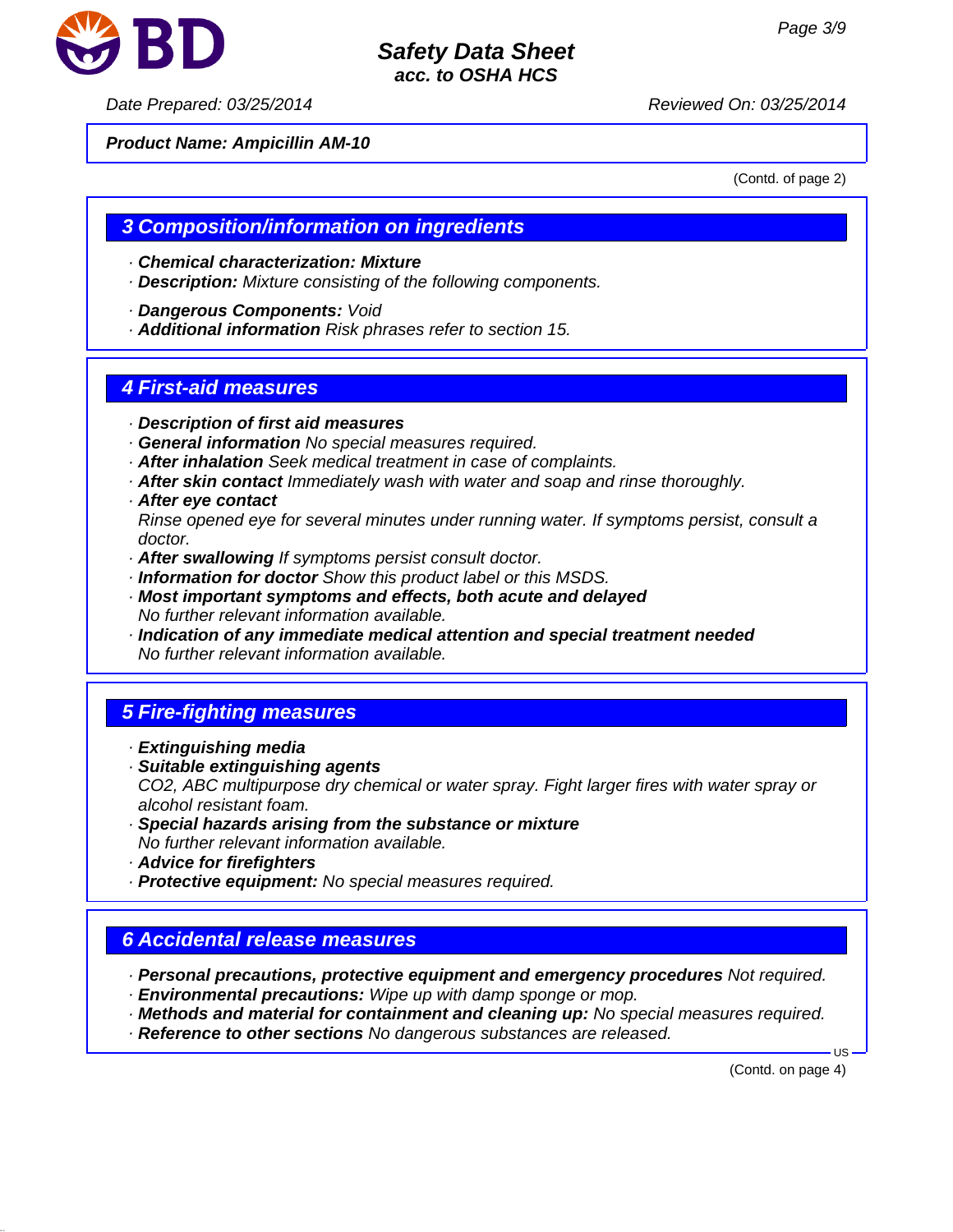

*Date Prepared: 03/25/2014 Reviewed On: 03/25/2014*

*Product Name: Ampicillin AM-10*

(Contd. of page 3)

### *7 Handling and storage*

- *· Handling*
- *· Precautions for safe handling Keep receptacles tightly sealed.*
- *· Information about protection against explosions and fires: No special measures required.*
- *· Conditions for safe storage, including any incompatibilities*
- *· Storage*
- *· Requirements to be met by storerooms and receptacles: No special requirements.*
- *· Information about storage in one common storage facility: Store away from oxidizing agents.*
- *· Further information about storage conditions: Store in cool, dry conditions in well sealed containers.*
- *· Specific end use(s) No further relevant information available.*

# *8 Exposure controls/personal protection*

- *· Additional information about design of technical systems: No further data; see Section 7.*
- *· Control parameters*
- *· Components with limit values that require monitoring at the workplace: The product does not contain any relevant quantities of materials with critical values that have to be monitored at the workplace.*
- *· Additional information: The lists that were valid during the creation were used as basis.*
- *· Exposure controls*
- *· Personal Protective Equipment*
- *· General protective and hygienic measures*
- *The usual precautionary measures for handling chemicals should be followed.*
- *· Breathing equipment: Not required.*
- *· Protection of hands:*



*Chemical resistant gloves (i.e. nitrile, or equivalent).*

- *· Eye protection: Safety glasses*
- *· Body protection: Protective work clothing (lab coat).*

(Contd. on page 5)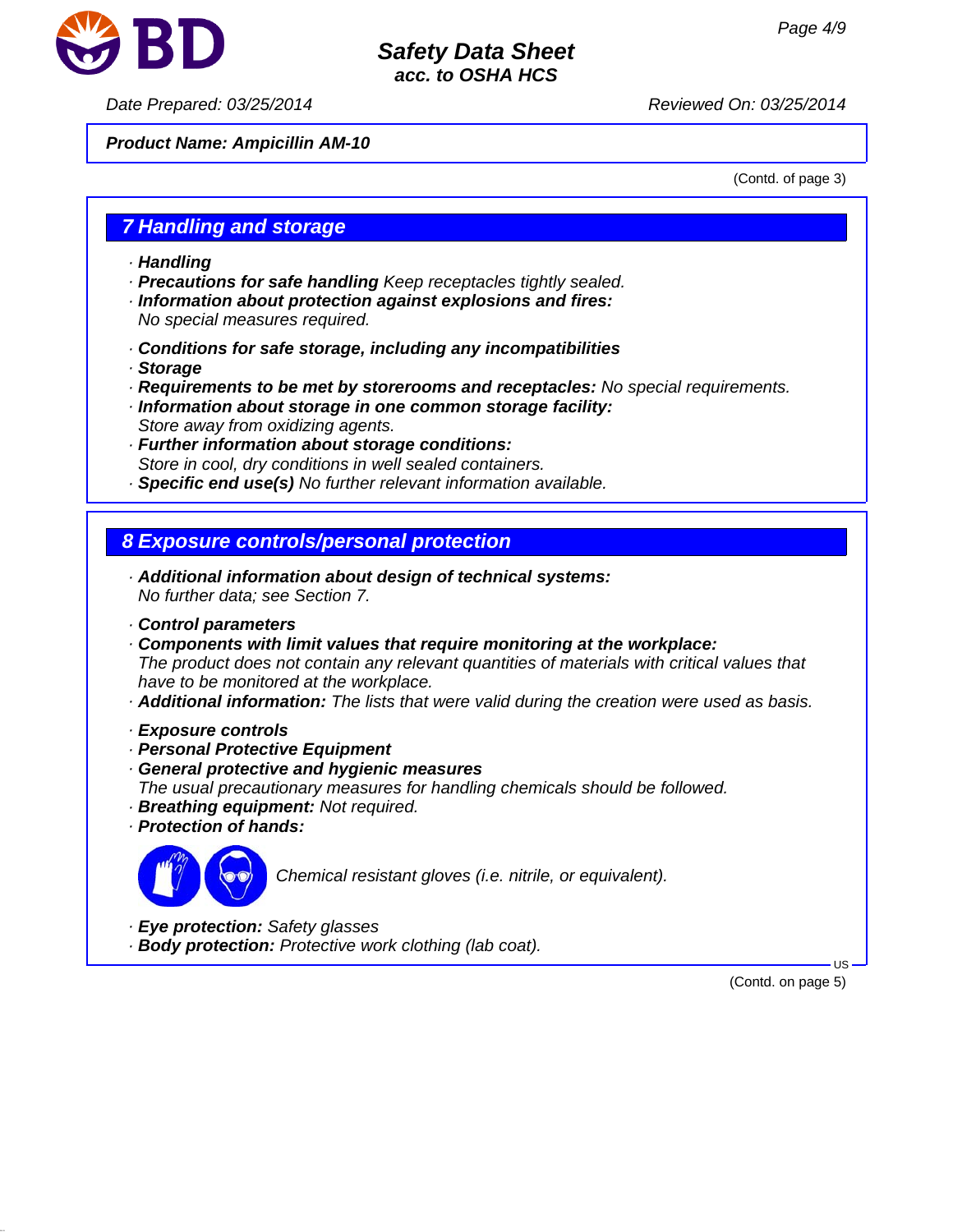

#### *Date Prepared: 03/25/2014 Reviewed On: 03/25/2014*

### *Product Name: Ampicillin AM-10*

(Contd. of page 4)

| 9 Physical and chemical properties                                                                                                     |                                                                |  |
|----------------------------------------------------------------------------------------------------------------------------------------|----------------------------------------------------------------|--|
| · Information on basic physical and chemical properties<br>· General Information<br>· Appearance:<br><b>Form:</b><br>Color:<br>· Odor: | Solid.<br>According to product specification<br>Characteristic |  |
| · Change in condition<br>· Melting point/Melting range:<br>· Boiling point/Boiling range:                                              | Undetermined<br>Not determined<br>Not determined               |  |
| · Flash point:                                                                                                                         | Not applicable                                                 |  |
| · Flammability (solid, gaseous) Product is not flammable.                                                                              |                                                                |  |
| · Danger of explosion:                                                                                                                 | Product does not present an explosion hazard.                  |  |
| · Density:                                                                                                                             | Not determined                                                 |  |
| · Solubility in / Miscibility with<br>Water:                                                                                           | Soluble                                                        |  |
| · Solvent content:                                                                                                                     |                                                                |  |
| <b>Solids content:</b><br>Other information                                                                                            | 100.0%<br>No further relevant information available.           |  |

# *10 Stability and reactivity*

- *· Reactivity*
- *· Chemical stability*
- *· Thermal decomposition / conditions to be avoided: No decomposition if used according to specifications.*
- *· Possibility of hazardous reactions No dangerous reactions known*
- *· Conditions to avoid No further relevant information available.*
- *· Incompatible materials: No further relevant information available.*
- *· Hazardous decomposition products: No dangerous decomposition products known.*

# *11 Toxicological information*

- *· Information on toxicological effects*
- *· Acute toxicity:*
- *· Primary irritant effect:*
- *· on the skin: No irritating effect.*
- *· on the eye: No irritating effect.*
- *· Sensitization: Sensitizing effect by skin contact is possible with prolonged exposure.*

(Contd. on page 6)

US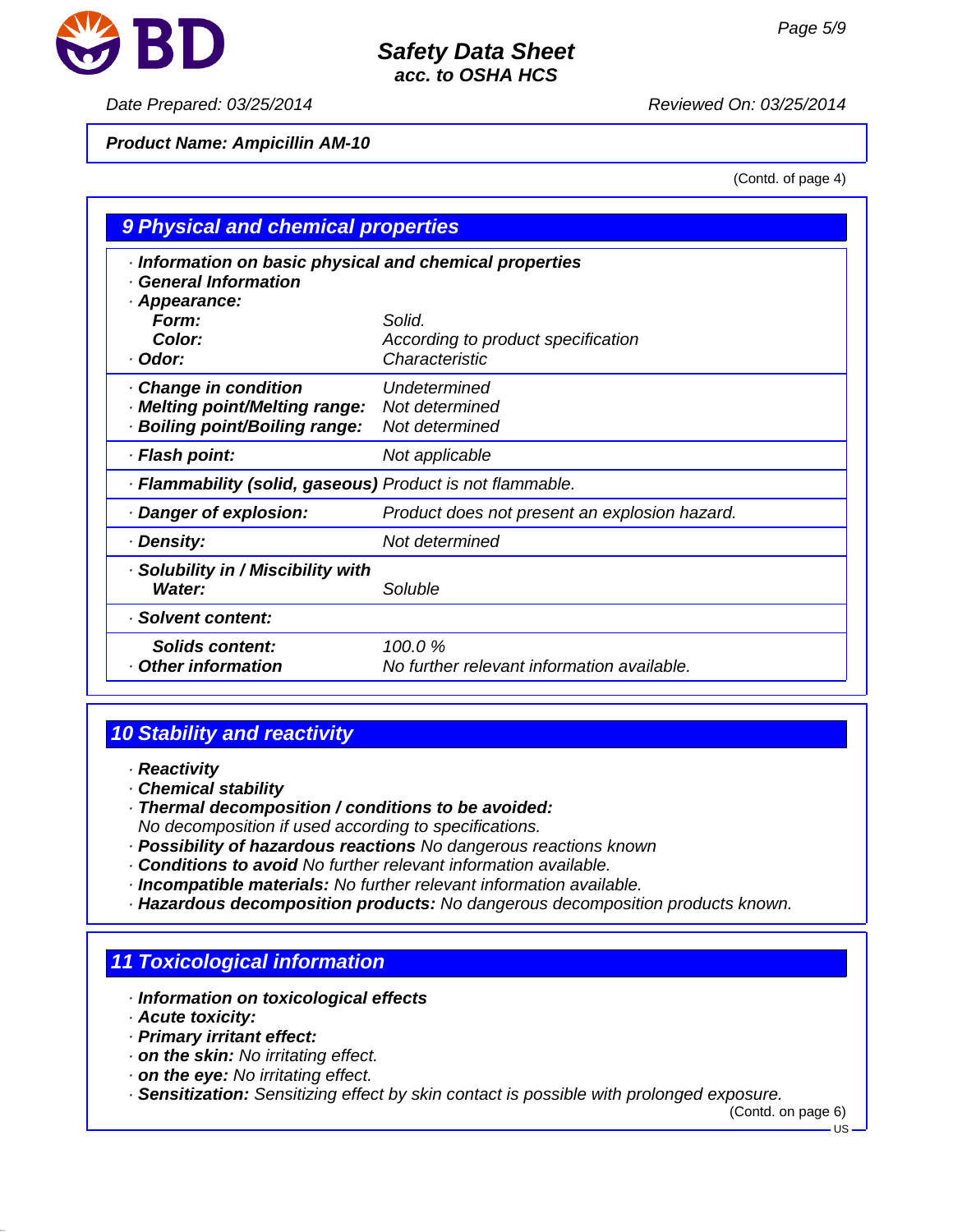

*Date Prepared: 03/25/2014 Reviewed On: 03/25/2014*

#### *Product Name: Ampicillin AM-10*

(Contd. of page 5)

#### *· Additional toxicological information:*

*The product is not subject to OSHA classification according to internally approved calculation methods for preparations.*

*When used and handled according to specifications, the product does not have any harmful effects according to our experience and the information provided to us.*

#### *· Carcinogenic categories*

*· IARC (International Agency for Research on Cancer)*

#### *69-53-4 Ampicillin 3*

#### *· NTP (National Toxicology Program)*

*None of the ingredients is listed.*

# *12 Ecological information*

- *· Toxicity*
- *· Aquatic toxicity: No further relevant information available.*
- *· Persistence and degradability No further relevant information available.*
- *· Behavior in environmental systems:*
- *· Bioaccumulative potential No further relevant information available.*
- *· Mobility in soil No further relevant information available.*
- *· Ecotoxical effects:*
- *· Other information:*

*The ecological effects have not been thoroughly investigated, but currently none have been identified.*

- *· Additional ecological information:*
- *· General notes: Generally not hazardous for water.*
- *· Results of PBT and vPvB assessment*
- *· PBT: Not applicable.*
- *· vPvB: Not applicable.*
- *· Other adverse effects No further relevant information available.*

# *13 Disposal considerations*

- *· Waste treatment methods*
- *· Recommendation*

*Smaller quantities can be disposed of with solid waste.*

*Dispose of material in accordance with federal (40 CFR 261.3), state and local requirements. This product is not considered a RCRA hazardous waste.*

- *· Uncleaned packagings:*
- *· Recommendation: Disposal must be made according to state and federal regulations.*
- *· Recommended cleansing agent: Water, if necessary with cleansing agents.*

(Contd. on page 7)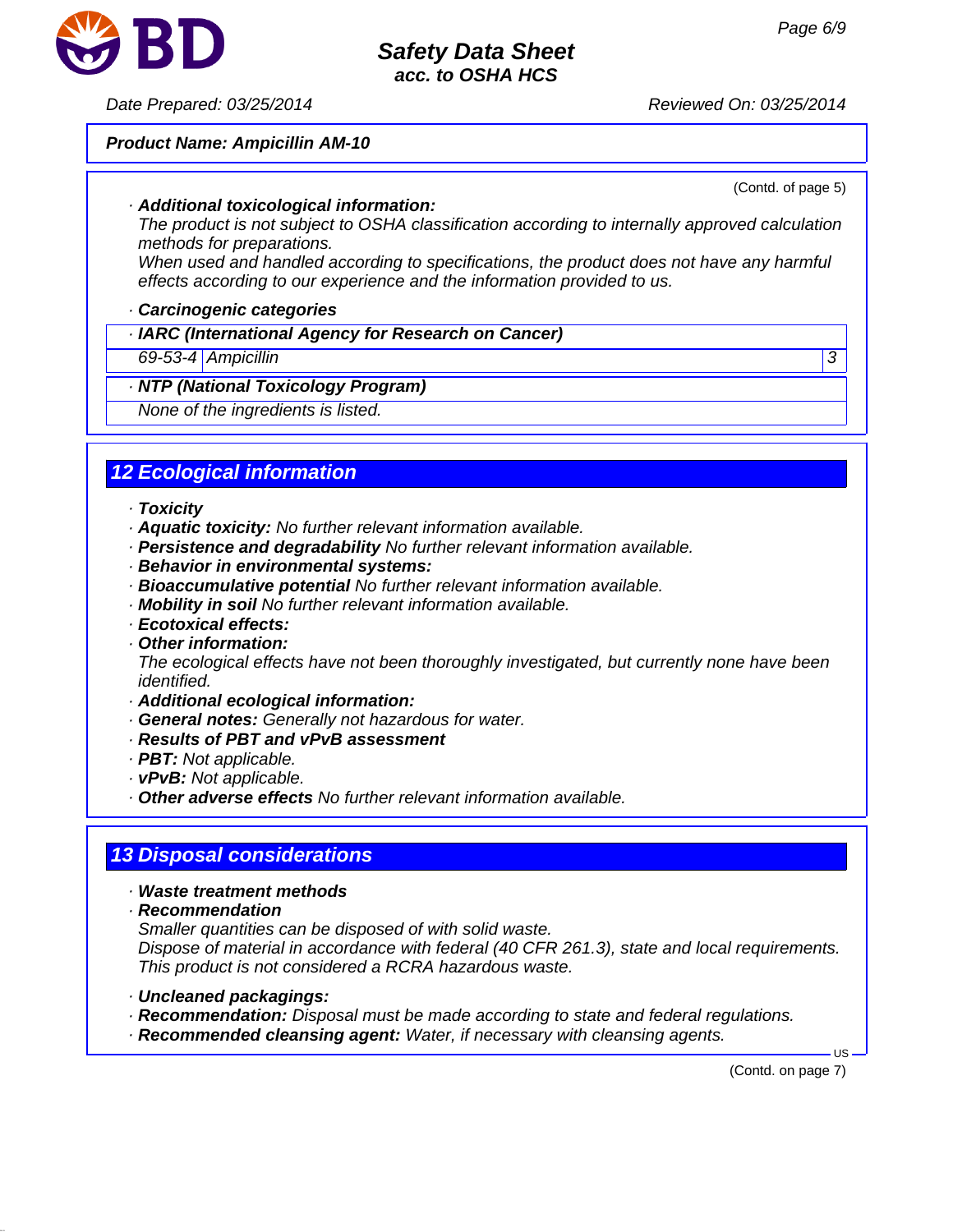

#### *Date Prepared: 03/25/2014 Reviewed On: 03/25/2014*

#### *Product Name: Ampicillin AM-10*

(Contd. of page 6)

| <b>14 Transport information</b>                                                     |                                                                                                                                                       |
|-------------------------------------------------------------------------------------|-------------------------------------------------------------------------------------------------------------------------------------------------------|
| · UN-Number                                                                         |                                                                                                                                                       |
| · DOT, ADR, ADN, IMDG, IATA                                                         | Void                                                                                                                                                  |
| · UN proper shipping name                                                           |                                                                                                                                                       |
| · DOT, ADR, ADN, IMDG, IATA                                                         | Void                                                                                                                                                  |
| · Transport hazard class(es)                                                        |                                                                                                                                                       |
| · DOT, ADR, ADN, IMDG, IATA                                                         |                                                                                                                                                       |
| · Class                                                                             | Void                                                                                                                                                  |
| · Packing group                                                                     |                                                                                                                                                       |
| · DOT, ADR, IMDG, IATA                                                              | Void                                                                                                                                                  |
| · Environmental hazards:<br>· Marine pollutant:                                     | No                                                                                                                                                    |
| · Special precautions for user                                                      | Not applicable.                                                                                                                                       |
| · Transport in bulk according to Annex II of<br><b>MARPOL73/78 and the IBC Code</b> | Not applicable.                                                                                                                                       |
| · Transport/Additional information:                                                 | If a "void" appears in the Hazard Class section<br>for the type of transportation, this indicates the<br>product is not regulated for transportation. |
| · UN "Model Regulation":                                                            |                                                                                                                                                       |

# *15 Regulatory information*

- *· Safety, health and environmental regulations/legislation specific for the substance or mixture*
- *· SARA Section 355 (extremely hazardous substances)*
- *None of the ingredients is listed.*
- *· SARA Section 313 (specific toxic chemical listings)*

*None of the ingredients is listed.*

*· TSCA (Toxic Substances Control Act)*

*None of the ingredients is listed.*

*· California Proposition 65 - Chemicals known to cause cancer*

*None of the ingredients is listed.*

*· California Proposition 65 - Chemicals known to cause reproductive toxicity for females:*

*None of the ingredients is listed.*

(Contd. on page 8)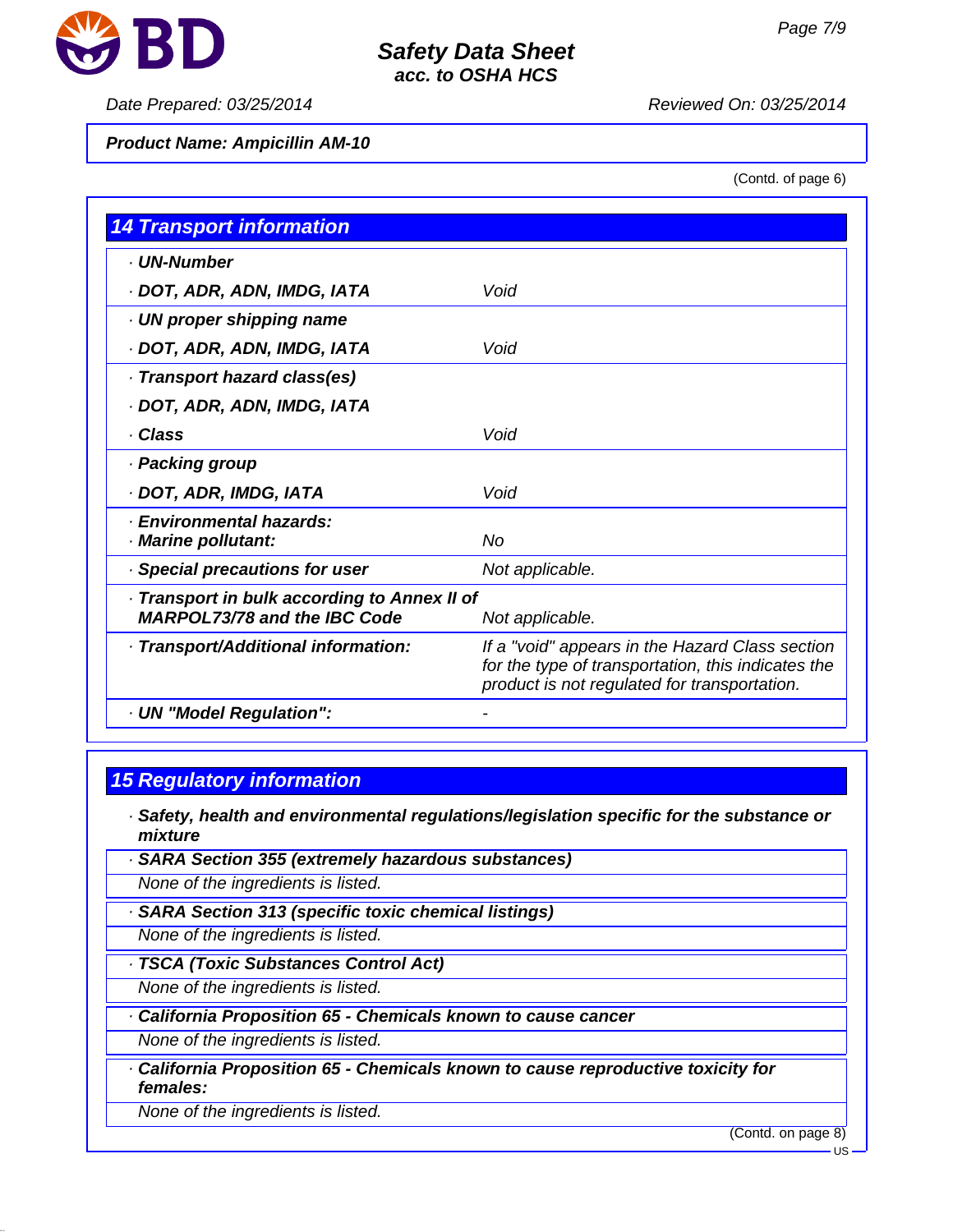

*Date Prepared: 03/25/2014 Reviewed On: 03/25/2014*

*Product Name: Ampicillin AM-10*

(Contd. of page 7)

- *· California Proposition 65 Chemicals known to cause reproductive toxicity for males: None of the ingredients is listed.*
- *· California Proposition 65 Chemicals known to cause developmental toxicity:*

*None of the ingredients is listed.*

#### *· Carcinogenic categories*

*· TLV (Threshold Limit Value established by ACGIH)*

*None of the ingredients is listed.*

#### *· GHS label elements*

*The product is classified and labeled according to the Globally Harmonized System (GHS). · Hazard pictograms*



#### *· Signal word Danger*

- *· Hazard-determining components of labeling: Ampicillin*
- *· Hazard statements*

*H334 May cause allergy or asthma symptoms or breathing difficulties if inhaled. H317 May cause an allergic skin reaction.*

#### *· Precautionary statements*

- *P101 If medical advice is needed, have product container or label at hand.*
- *P102 Keep out of reach of children.*
- *P103 Read label before use.*
- *P284 In case of inadequate ventilation wear respiratory protection.*
- *P261 Avoid breathing dust/fume/gas/mist/vapours/spray.*
- *P280 Wear protective gloves/protective clothing/eye protection/face protection.*
- *P272 Contaminated work clothing should not be allowed out of the workplace.*
- *P321 Specific treatment (see on this label).*
- *P342+P311 If experiencing respiratory symptoms: Call a POISON CENTER or doctor/ physician.*
- *P363 Wash contaminated clothing before reuse.*
- *P304+P341 IF INHALED: If breathing is difficult, remove victim to fresh air and keep at rest in a position comfortable for breathing.*
- *P333+P313 If skin irritation or rash occurs: Get medical advice/attention.*
- *P302+P352 IF ON SKIN: Wash with plenty of soap and water.*
- *P501 Dispose of contents/container in accordance with local/regional/national/ international regulations.*
- *· National regulations*
- *· Water hazard class: Generally not hazardous for water.*